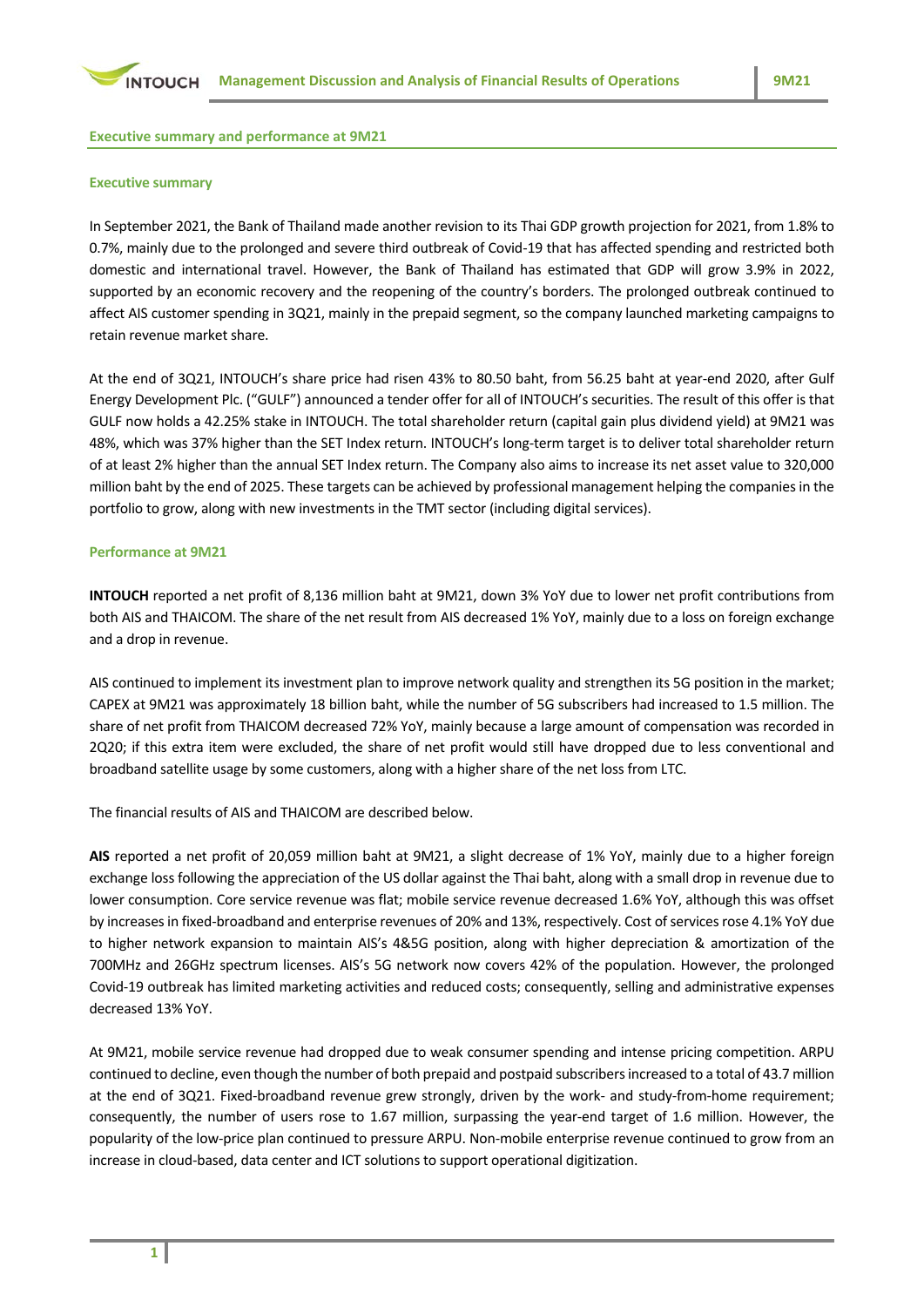

AIS's 2021 guidance (maintained)

| Als S ZUZ 1 guiddlice (mailleuilleuil   |                        |  |  |  |  |  |  |  |  |
|-----------------------------------------|------------------------|--|--|--|--|--|--|--|--|
| <b>Target guidance</b>                  |                        |  |  |  |  |  |  |  |  |
| Core service revenue growth             | Flat to slight decline |  |  |  |  |  |  |  |  |
| EBITDA growth                           | Flat                   |  |  |  |  |  |  |  |  |
| CAPEX (excluding spectrum license fees) | Bt25-30bn              |  |  |  |  |  |  |  |  |

AIS contributes net profit to INTOUCH pro rata to the current shareholding of 40.44%.

**THAICOM** reported a net profit of 217 million baht at 9M21, a decrease of 72% YoY from 770 million baht as a large amount of compensation was recorded in 2Q20. The normalized loss was 213 million baht, excluding foreign exchange gains or losses, compensation income and other one-time items, compared to a normalized profit of 39 million baht at 9M20. This was mainly due to lower revenue from satellites and related services, along with a higher loss contribution from joint ventures.

At 9M21, THAICOM had sales and service revenue of 2,509 million baht, down 9% YoY. This was due to a drop of 8.9% in revenue from the conventional satellites after Thaicom 5 was deorbited in February 2020, as well as lower domestic usage, along with a drop of 8.9% from the broadband satellite because of lower foreign usage. The 30-year operating agreement between THAICOM and the Ministry of Transport and Communications, which was transferred to the Ministry of Digital Economy and Society, expired on 10 September 2021. At the end of 3Q21, the committed utilization rate of the conventional satellites (Thaicom 7 & 8) was 59%.

At the end of 3Q21, THAICOM had cash and cash equivalents (including current investment or current financial assets) of 7,050 million baht. Net borrowing stood at 3,527 million baht, down from year-end 2020 due to the repayment of longterm loans as scheduled. As a result, the net borrowing-to-equity ratio dropped to 0.31x from 0.35x at the end of 2020. THAICOM has the ability to make new investments if future opportunities arise.

# **Share of profit (loss) of THAICOM's investment in joint ventures**

These joint ventures are LTC, NSAT and ATI. At 9M21, the share of the net loss was 86 million baht, compared to a net profit of 23 million baht at 9M20. This was due to lower revenue from LTC, following the drop in tourism (during the Covid-19 shutdown in Lao PDR), as well as a mark-to-market loss on its accrued dividends and US-dollar loan after the depreciation of the Lao kip. NSAT and ATI, which had just begun operating, also reported net losses.

# **InVent portfolio**

The total active portfolio value rose in 3Q21, due to additional investments and a gain on investment after the startup companies were reassessed using the fair value method (to reflect their prospective performance and the success of new funding rounds). Three companies, Ookbee, Ecommerce Enablers (Shopback) and Ninja Logistics (Ninjavan), recorded dilution gains from additional funding. Consequently, the total active portfolio value was 1,155 million baht at the end of 3Q21, up from 975 million baht at year-end 2020, an increase of 18%.

# **The Company's standalone performance**

At 9M21, INTOUCH had a share of the net result from subsidiaries and associates of 8,188 million baht, a decrease of 3.7% YoY; this was mainly due to a lower net profit contribution from THAICOM. The total administrative expenses were 248 million baht, an increase of 8% YoY, mainly from higher professional fees and more CSR donations. However, the administrative expenses were still in line with the annual budget of 300-400 million baht in 2021.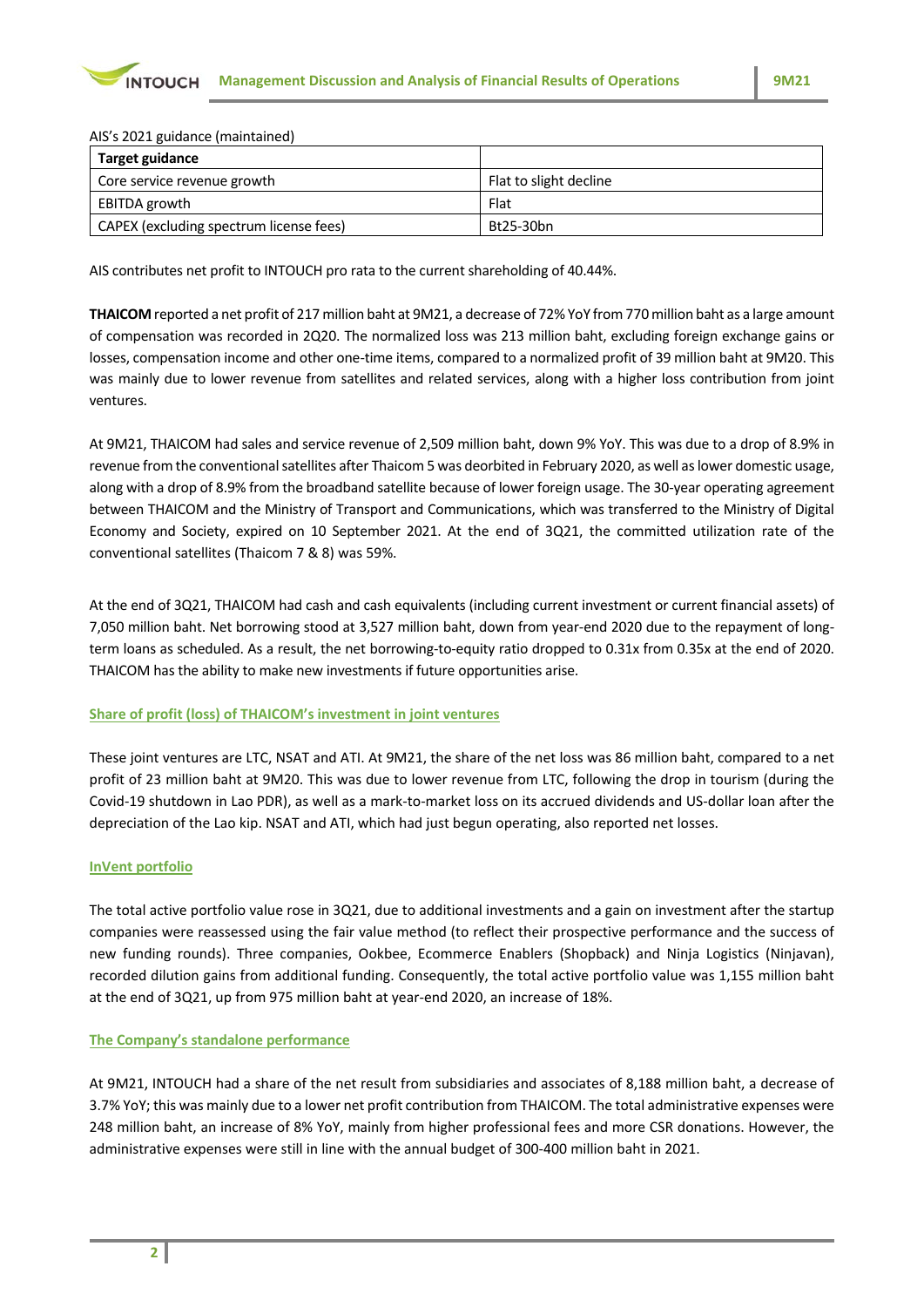

### **Dividend payout**

INTOUCH has a policy of paying dividends based on the separate financial statements. These are mainly dividends passed through from associates and subsidiaries after the deduction of operating expenses, assuming there are no extraordinary circumstances or items of concern in which the payment of a dividend would have a material impact on the Company's operations.

# **Possible key and influential factors affecting the Company's future operations or financial position**

INTOUCH conducts its business as a holding company that has investments in other companies. Therefore, the financial position or operational results of these companies could have a material impact on INTOUCH. The performance of these investments has been disclosed in the Management Discussion & Analysis of Financial Results for AIS (ADVANC) and THAICOM (THCOM).

#### **Significant Events**

# **The result of the Conditional Voluntary Tender Offer for all of INTOUCH's securities**

On 5 August 2021, INTOUCH received the Report on the Result of the Tender Offer (Form 256-2) from GULF, which had made a conditional voluntary offer for all the Company's securities. This report (Ref: GED O 0821/223), dated 5 August 2021, stated that GULF had acquired another 747,874,638 of the Company's issued shares, representing 23.32% of the paid-up capital. Together with the shares purchased before the tender offer, GULF now holds a total of 1,354,752,952 issued shares, representing 42.25% of the Company's paid-up capital.

### *Local wireless telecommunication business*

In September 2021, AIS and National Telecom Plc. ("NT") reached an agreement to settle some of their disputes. AIS paid a total of 447.87 million baht in compensation to NT. There was no impact on AIS's statement of profit or loss because a provision had already been set aside for this.

**The market and Competitive Environment** in the mobile industry has remained competitive, as low-priced unlimited prepaid plans continue to dilute ARPU. Overall, the pricing environment in the prepaid market segment remained challenging in 3Q21, as customers affected by the sluggish economy sought value-for-money services. Competition in the postpaid segment was stable, while the operators with a 5G service have focused on improving public perception of this in order to attract more subscribers. AIS has positioned 5G as a premium product at a higher price in order to build incremental ARPU.

The fixed-broadband market has maintained a healthy growth rate, following the work- and study-from-home requirement, while the entry plan remained stable at around 400 baht. The operators have mainly focused on valueadded services such as speed boost, equipment upgrades and VDO content, as well as improving service quality. AIS Fibre has concentrated on building customer perception of its 5G service, offering a guaranteed maintenance service within 24 hours to differentiate itself from the other operators.

**In the mobile business,** despite the shop closures for two months (July and August) due to coronavirus restriction measures, the subscriber base expanded to 43.7 million in 3Q21 with 424,000 net additions. This was attributable to online channels, telesales and temporary shops, all of which have played a key role in acquiring new subscribers and providing services to existing ones. The prepaid segment continued its acquisition momentum with a net addition of 134,400 QoQ; the postpaid segment expanded robustly, adding 289,800 subscribers QoQ, mainly from pre-to-post migration as customer perception of the 5G service improved. Overall, blended ARPU dropped 5.9% YoY and 0.6% QoQ to 223 baht/subscriber/month due to weak consumer spending.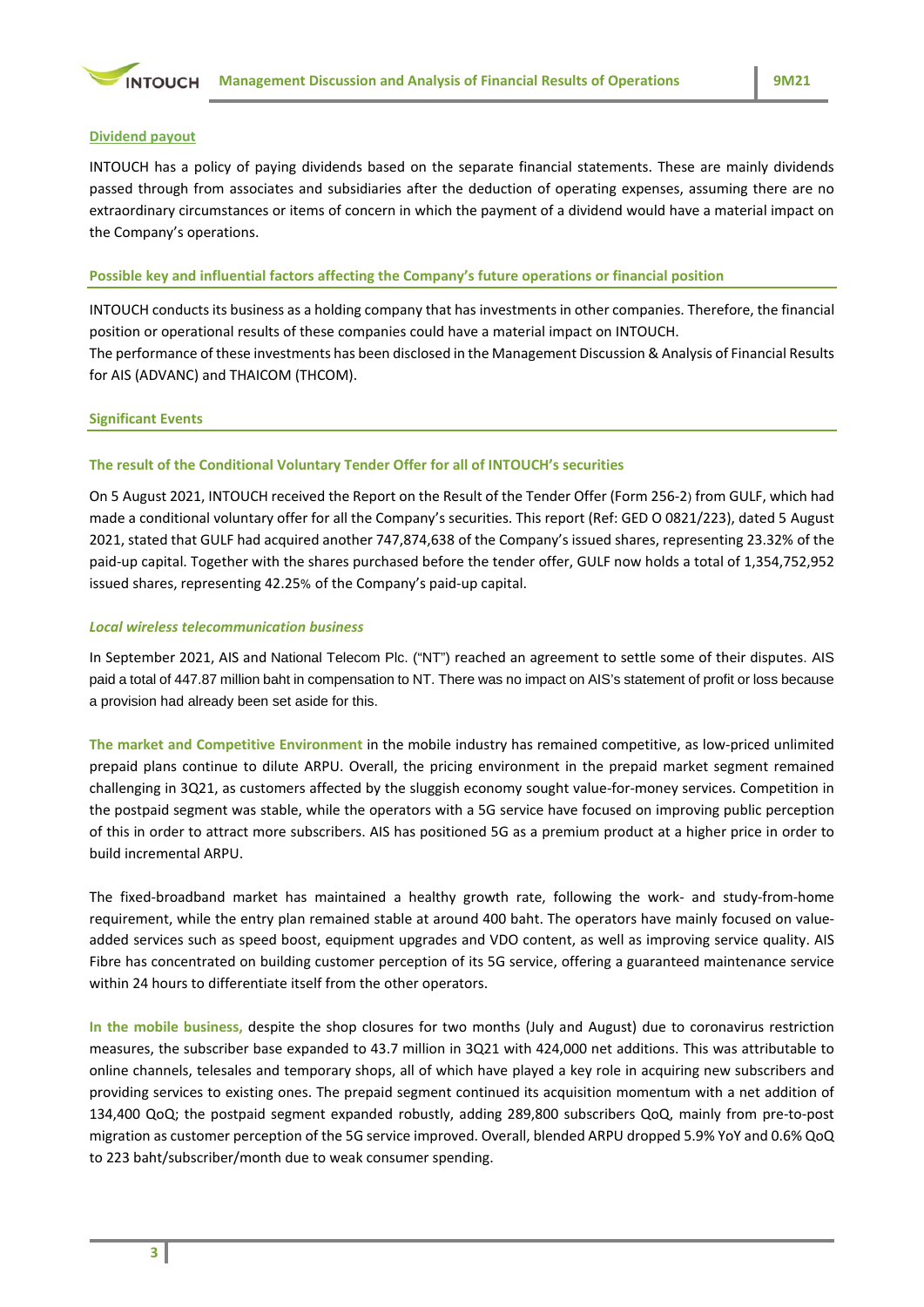

**In the fixed-broadband (FBB) and digital service businesses,** AIS Fibre continued to ramp up its subscriber base with a net addition of 133,000 in 3Q21. Increased demand for home connections during the pandemic has boosted the subscriber growth to 1,668,900, already exceeding the year-end target of 1.6 million. However, intense competition resulted in ARPU dropping 5.9% YoY and 0.5% QoQ.

### *Satellite business*

Thirty years ago, THAICOM signed an agreement with the Ministry of Transport and Communications to operate and administer satellite projects for a period of 30 years, which included the provision of transponder services for domestic and international communications with the right to collect service charges from the users. This agreement was later transferred to the Ministry of Digital Economy and Society ("MDES") and expired on 10 September 2021.

Before this agreement expired, a subsidiary of THAICOM entered into a memorandum of agreement with NT, which had been established by the MDES to operate Thaicom 4 & 6, to purchase some bandwidth on these satellites. Therefore, since 11 September 2021, THAICOM Group has been able to continue providing transponder services on Thaicom 4 & 6 to some of its customers.

At the end of 3Q21, the committed utilization rate of the conventional satellites (Thaicom 7 & 8) was 59%.

### *Telecom services in Lao PDR*

At the end of 3Q21, LTC Group had a total of 1.86 million mobile subscribers, an increase from 1.76 million and 1.59 million in 2Q21 and 3Q20, respectively.

# *Disposal of investment in High Shopping Co., Ltd. ("High Shopping")*

In September 2021, INTOUCH Group disposed of all its investment in High Shopping, an indirect joint venture of INTOUCH. Prior to this, INTOUCH had made an additional capital injection of approximately 17 million baht into High Shopping through Intouch Media Co., Ltd.

# **Overview of Consolidated Operational Results**

| Share of profit (loss) by business segment |       |       |       |       |       |       |       |       |       | For the nine-month period ended 30 September |       |       |        |
|--------------------------------------------|-------|-------|-------|-------|-------|-------|-------|-------|-------|----------------------------------------------|-------|-------|--------|
| (in million baht)                          | 3020  |       | 2021  |       | 3021  |       | %YoY  | %QoQ  | 2020  |                                              | 2021  |       | %YoY   |
| The Company                                | (59)  | $-2%$ | (70)  | $-2%$ | (68)  | $-3%$ | 15%   | $-3%$ | (184) | $-2%$                                        | (213) | $-3%$ | 16%    |
| Local Wireless                             |       |       |       |       |       |       |       |       |       |                                              |       |       |        |
| <b>Telecommunication Business</b>          | 2,634 | 99%   | 2.847 | 101%  | 2.578 | 97%   | $-2%$ | $-9%$ | 8,210 | 98%                                          | 8,113 | 100%  | $-1\%$ |
| Satellite & International Businesses       | 31    | 1%    | (17)  | $-1%$ | 60    | 2%    | 94%   | 453%  | 316   | 4%                                           | 90    | 1%    | $-72%$ |
| <b>Other Businesses</b>                    | 55    | 2%    | 53    | 2%    | 92    | 3%    | 67%   | 74%   | 40    | 0%                                           | 146   | 2%    | 265%   |
| <b>Net Profit</b>                          | 2.661 | 100%  | 2.813 | 100%  | 2.662 | 100%  | 0%    | $-5%$ | 8.382 | 100%                                         | 8.136 | 100%  | $-3%$  |
| Normalized Net Profit *                    | 2.604 | 98%   | 2.622 | 93%   | 2.619 | 98%   | 1%    | 0%    | 8.089 | 96%                                          | 7.912 | 97%   | $-2%$  |

\* Excluding the share of gain or loss from extra items, net gain (loss) from revaluation to determine fair value, divestments and net foreign exchange gain (loss).

**The consolidated financial statements** for 3Q21 showed a net profit of 2,662 million baht, a slight rise YoY but a drop of 5% QoQ, mainly due to a lower contribution from the local wireless telecommunication business, which recorded a net foreign exchange loss and an increase in depreciation & amortization after the acquisition of new frequency spectrums.

Net profit at 9M21 was 8,136 million baht, a drop of 3% from 9M20, mainly due to a lower contribution from the satellite & international businesses which had recorded a share of compensation (after a prepaid expense was written off) as other income in 2Q20. Even if this compensation is excluded, the contribution from THAICOM would have dropped, due to lower revenue and higher SG&A from legal consultation fees.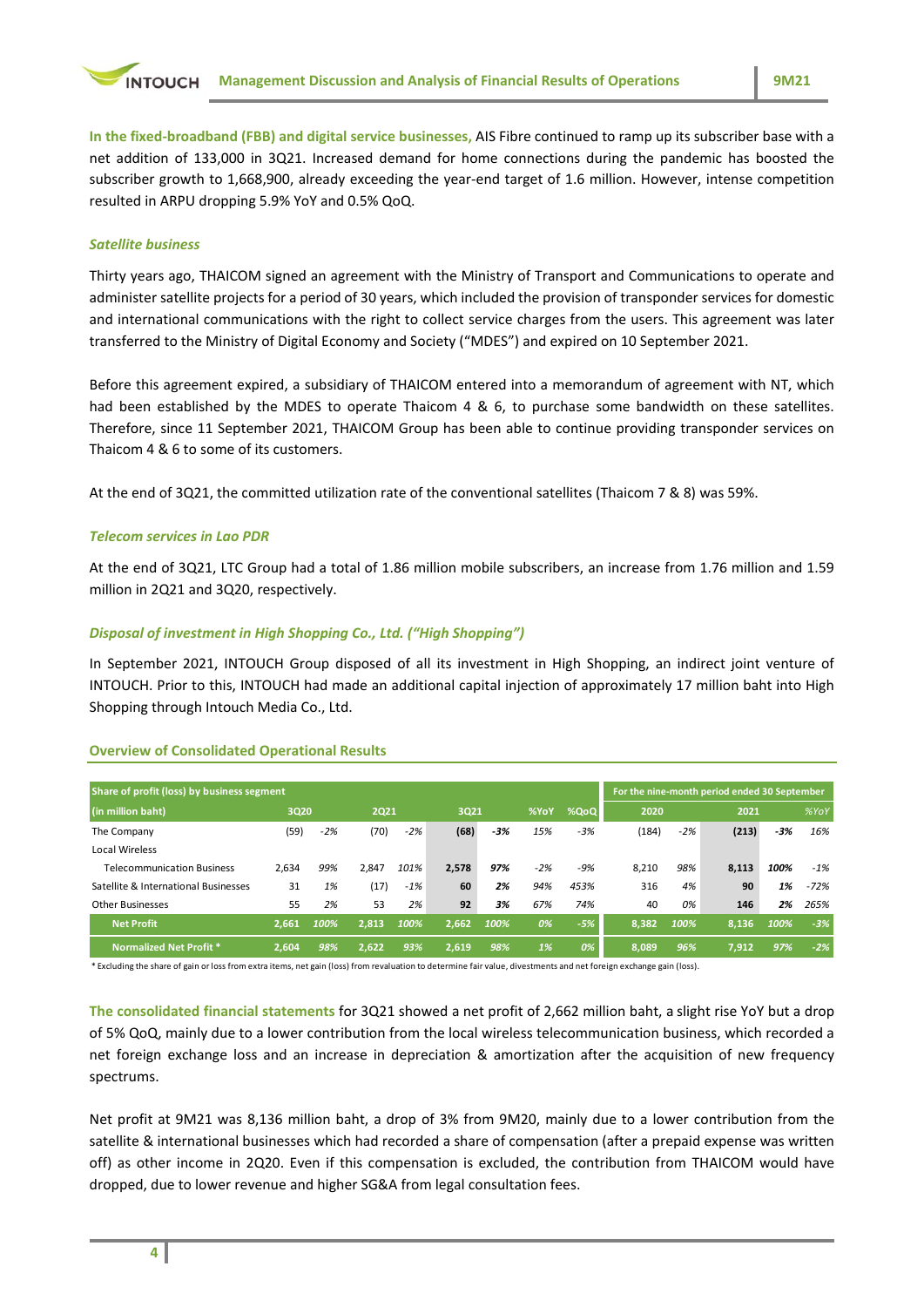

### **Key Operational Results**

| <b>Company business</b>           |      |             |      |        |       |                                              |       |        |  |  |
|-----------------------------------|------|-------------|------|--------|-------|----------------------------------------------|-------|--------|--|--|
|                                   |      |             |      |        |       | For the nine-month period ended 30 September |       |        |  |  |
| The Company (in million baht)     | 3020 | <b>2Q21</b> | 3021 | %YoY   | %QoQ  | 2020                                         | 2021  | %YoY   |  |  |
| Expenses                          | (81) | (78)        | (86) | 6%     | 10%   | (230)                                        | (248) | 8%     |  |  |
| Others <sup>1)</sup>              | 22   | 8           | 18   | $-18%$ | 125%  | 46                                           | 35    | $-24%$ |  |  |
| <b>Net Loss</b>                   | (59) | (70)        | (68) | 15%    | $-3%$ | (184)                                        | (213) | 16%    |  |  |
| Normalized net loss <sup>2)</sup> | (73) | (70)        | (76) | 4%     | 9%    | (198)                                        | (221) | 12%    |  |  |

1) Excluding net gain (loss) from revaluation to determine fair value of investments in Venture Capital project which were presented as a part of operational result in Other Businesses. 2) Excluding net gain (loss) from revaluation to determine fair value & divestments in Venture Capital project.

**INTOUCH's net loss** rose 15% YoY and 13% from 9M20, mainly due to expenses related to the tender offer for all of INTOUCH's securities and CSR donations of medical equipment to alleviate suffering during the Covid-19 outbreak. In addition, there was a lower return on investments in other current financial assets, following a drop in bond yields, although this was partially offset by lower staff costs.

The net loss dropped 3% QoQ, mainly due to a gain from divestments in the Venture Capital project, despite the additional expenses mentioned above.

#### **Local wireless telecommunications**

| Local wireless telecommunications   |       |       |       |      |       | For the nine-month period ended 30 September |       |        |
|-------------------------------------|-------|-------|-------|------|-------|----------------------------------------------|-------|--------|
| (in million baht)                   | 3020  | 2021  | 3021  | %YoY | %QoQ  | 2020                                         | 2021  | %YoY   |
| Share of net result from investment |       |       |       |      |       |                                              |       |        |
| in AIS Group using equity method    | 2.634 | 2.847 | 2.578 | -2%  | -9%   | 8.210                                        | 8.113 | $-1\%$ |
|                                     |       |       |       |      |       |                                              |       |        |
| Normalized share of net result *    | 2.692 | 2.736 | 2.717 | 1%   | $-1%$ | 8.295                                        | 8.212 | $-1\%$ |
|                                     |       |       |       |      |       |                                              |       |        |

\* Excluding the share of gain or loss from extra items and net foreign exchange gain (loss).

**The share of the net results from AIS Group** of 3Q21 and 9M21 decreased QoQ, YoY and from 9M20, mainly due to a higher net foreign exchange loss and an increase in depreciation & amortization, together with a gain from an extra item in 2Q21, even though the core service revenue improved YoY and from 9M20. Compared to 2Q21 and 9M20, if the extra item and net foreign exchange loss were excluded, the share of the net results from AIS Group in 3Q21 and at 9M21 would have been 2,717 million baht and 8,212 million baht, respectively, a slight change QoQ, YoY and from 9M20.

**Sales and service revenue** decreased slightly QoQ, but increased YoY and from 9M20 due to higher fixed-broadband revenue as the subscriber base expanded, following the work- and study-from-home requirement, partially offset by lower ARPU as market prices remained low to address weak consumption. Revenue from the non-mobile enterprise business rose due to the growing demand for cloud-based, data center and enterprise solutions, along with the introduction of new services (such as eFBB) to expand into new markets. However, mobile revenue in 3Q21 was flat QoQ and YoY, while 9M21 was lower than 9M20, reflecting the prolonged economic impact from weak consumer spending.

**Sales and service costs** rose YoY and from 9M20, mainly due to depreciation & amortization after the acquisition of new frequency spectrums, along with other service costs related to content from Disney+ Hotstar and the Olympic Games. AIS continued to implement its 5G investment plan in order to strengthen its leading position, which increased network OPEX and partnership costs, although the former remained well-controlled. However, sales and service costs decreased QoQ, following a drop in mobile sales, as some distribution channels were limited due to nationwide coronavirus restrictions.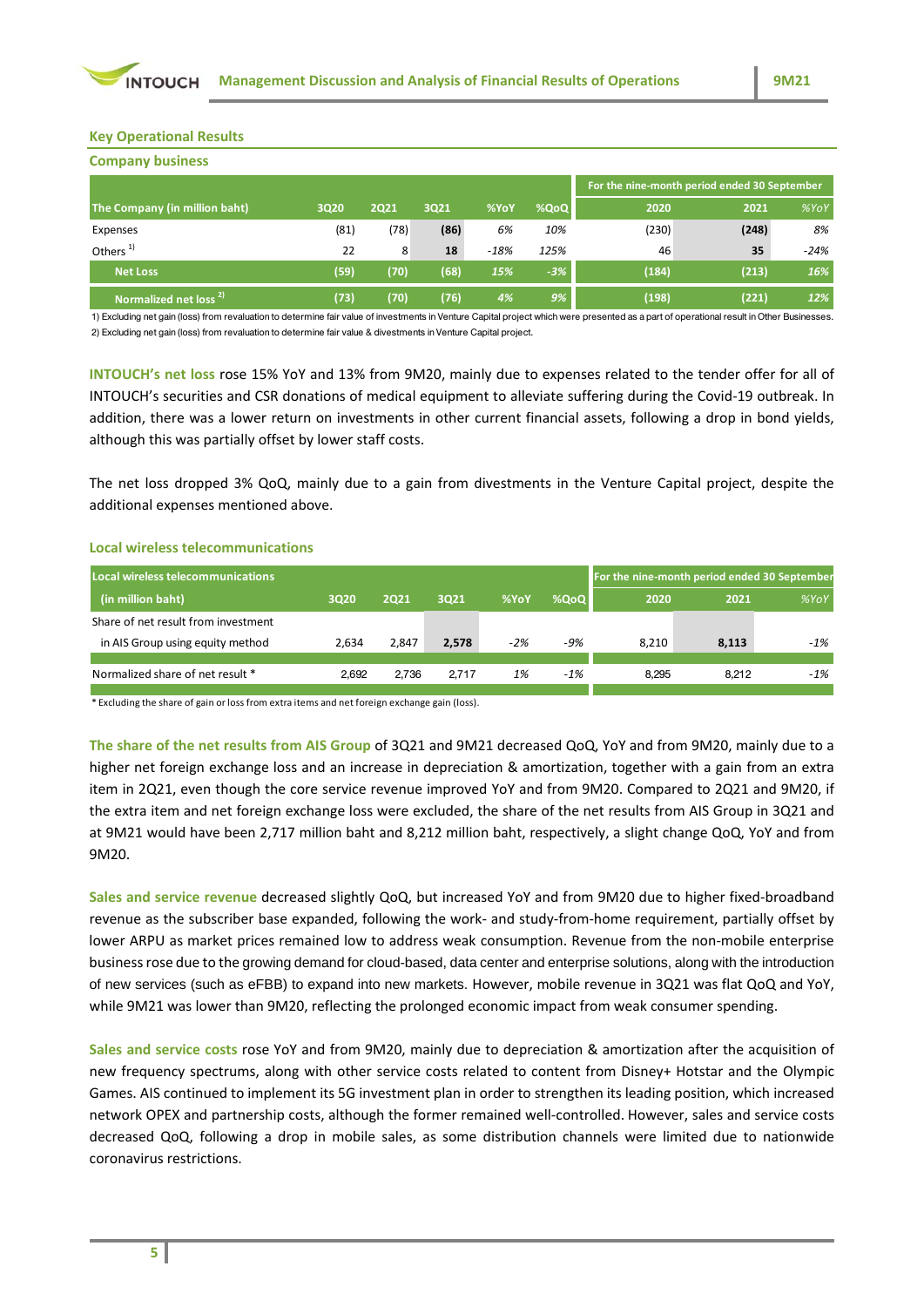**Distribution costs & administrative expenses** of 3Q21 and at 9M21 decreased YoY and from 9M20, due to coronavirus restrictions, but increased QoQ from more advertising to promote 5G, along with content and products (such as Disney+ Hotstar, the Olympic Games, and FBB with a guaranteed maintenance service).

### **Satellite & international businesses**

| <b>Satellite &amp; International Businesses</b>         |       |             |       |           |        | For the nine-month period ended 30 September |         |         |
|---------------------------------------------------------|-------|-------------|-------|-----------|--------|----------------------------------------------|---------|---------|
| (in million baht)                                       | 3020  | <b>2Q21</b> | 3Q21  | %YoY      | %QoQ   | 2020                                         | 2021    | %YoY    |
| Sales and service revenue                               | 918   | 796         | 925   | 1%        | 16%    | 2,756                                        | 2,509   | -9%     |
| Sales and service costs                                 | (610) | (523)       | (558) | -9%       | 7%     | (1,678)                                      | (1,604) | $-4%$   |
| Operating agreement fees                                | (126) | (127)       | (97)  | $-23%$    | $-24%$ | (392)                                        | (351)   | $-10%$  |
| Distribution costs & administrative expenses            | (183) | (233)       | (243) | 33%       | 4%     | (592)                                        | (681)   | 15%     |
| Share of profit (loss) of investments in joint ventures | 2     | (4)         | (67)  | $-3,450%$ | 1,575% | 22                                           | (86)    | $-491%$ |
| Other income                                            | 39    | 41          | 38    | $-3%$     | $-7%$  | 775                                          | 166     | -79%    |
| Net foreign exchange gain                               | 97    | 71          | 206   | 112%      | 190%   | 112                                          | 428     | 282%    |
| Finance costs and tax                                   | (61)  | (62)        | (58)  | -5%       | -6%    | (233)                                        | (164)   | -30%    |
| Net profit (loss)                                       | 76    | (41)        | 146   | 92%       | 456%   | 770                                          | 217     | $-72%$  |
| <b>Contribution to INTOUCH Group</b>                    | 31    | (17)        | 60    | 94%       | 453%   | 316                                          | 90      | $-72%$  |
| Normalized contribution to INTOUCH Group *              | (9)   | (46)        | (25)  | 178%      | $-46%$ | 14                                           | (86)    | $-714%$ |

\* Excluding the share of gain or loss from extra items in the satellite & international businesses, such as compensation income, written-off assets and net foreign exchange gain (loss).

**THAICOM's net results** in 3Q21 showed a gain of 146 million baht, a rise from 3Q20 and the net loss in 2Q21. This was mainly due to recording lower satellite depreciation and operating agreement fees after the operating agreement expired. Moreover, sales and service revenue from both the conventional & broadband satellites increased, while there was a higher net foreign exchange gain.

However, if the net foreign exchange gain were excluded, the 3Q21 normalized net results would have shown a loss of 25 million baht, more than 3Q20. This was mainly due to higher legal fees and a share of loss of investment in joint ventures, even though revenue rose while depreciation and operating agreement fees fell. The share of the net loss improved QoQ from 46 million baht in 2Q21, mainly due to an increase in revenue from the sale of bandwidth on the conventional satellites, along with occasional related services, and the broadband satellite, including value-added services for foreign customers. Moreover, costs dropped after the operating agreement expired as the satellites had been fully depreciated.

At 9M21, the net profit was 217 million baht, a decrease from 9M20, mainly due to the share of compensation (after a prepaid expense was written off) that was recorded as other income in 2Q20. However, if this compensation and net foreign exchange gain/loss were excluded, the normalized share of the net result from the satellite & international businesses would have been a loss of 86 million baht, compared to a gain of 14 million baht at 9M20, mainly due to losing some customers (when Thaicom 5 was deorbited last year) and lower broadband usage by foreign customers. SG&A increased, mostly from higher legal fees and a share of loss in joint ventures, even though lower satellite depreciation and operating agreement fees were recorded.

**6**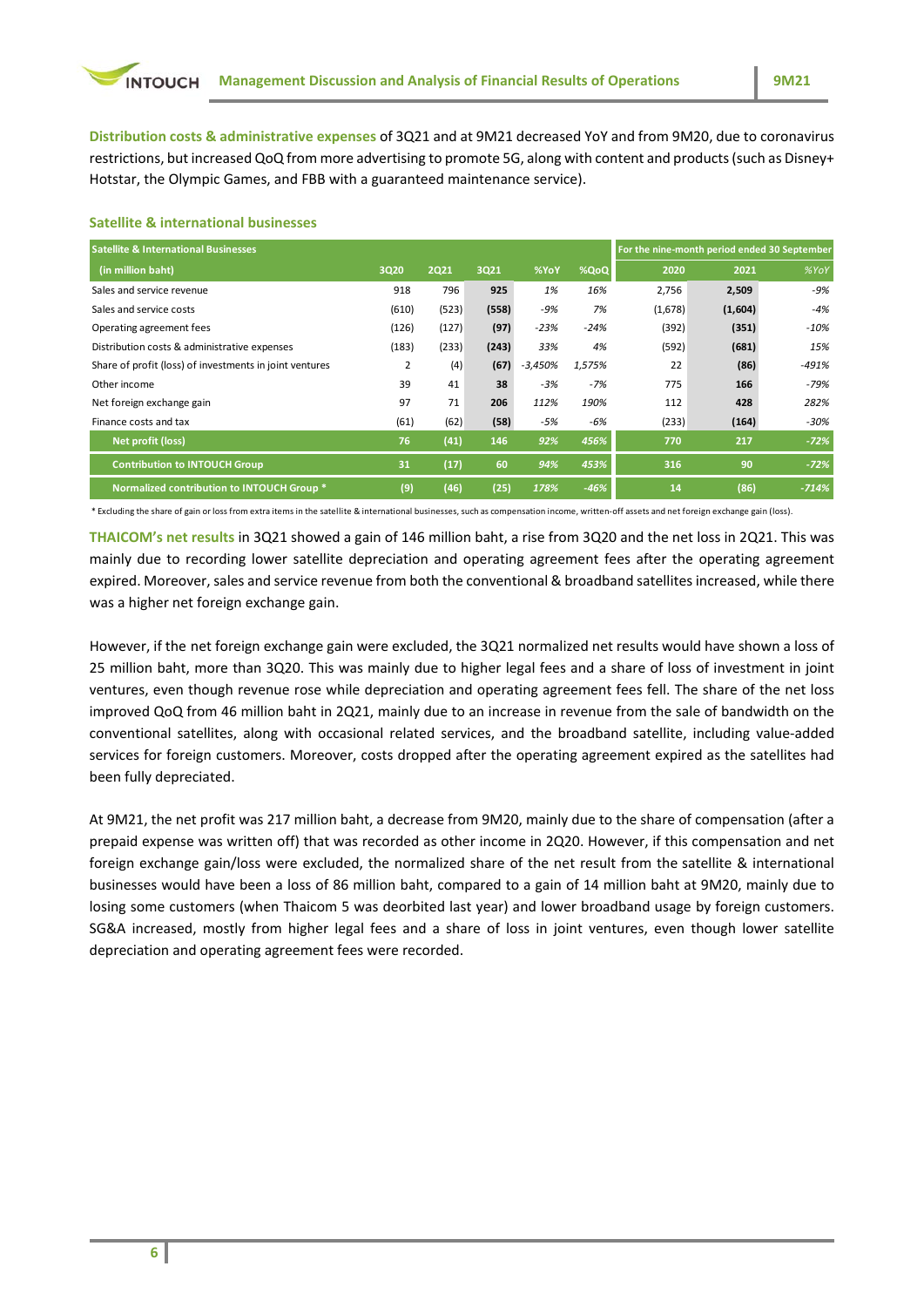

### **Other businesses**

|                                               |      |                |      |        |      | For the nine-month period ended 30 September |      |      |  |
|-----------------------------------------------|------|----------------|------|--------|------|----------------------------------------------|------|------|--|
| <b>Other Businesses (in million baht)</b>     | 3Q20 | 2021           | 3Q21 | %YoY   | %QoQ | 2020                                         | 2021 | %YoY |  |
| Service revenue                               | 10   | ۰              | 12   | 20%    | 100% | 93                                           | 13   | -86% |  |
| Service costs                                 | (10) | ۰              | (9)  | $-10%$ | 100% | (79)                                         | (10) | -87% |  |
| Distribution costs & administrative expenses  | (10) | (3)            | (4)  | $-60%$ | 33%  | (38)                                         | (10) | -74% |  |
| Share of loss from investments, net gain from |      |                |      |        |      |                                              |      |      |  |
| fair value measurement and gain (loss) on     |      |                |      |        |      |                                              |      |      |  |
| divestment of investments                     | 61   | 51             | 89   | 46%    | 75%  | 58                                           | 139  | 140% |  |
| Other income                                  | 5    | 6              | 6    | 20%    | 0%   | 19                                           | 20   | 5%   |  |
| Finance cost and income tax expense           |      | ۰              | (1)  | 100%   | 100% | (8)                                          | (2)  | -75% |  |
| Net profit (loss)                             | 56   | 54             | 93   | 66%    | 72%  | 45                                           | 150  | 233% |  |
| <b>Contribution to INTOUCH Group</b>          | 55   | 53             | 92   | 67%    | 74%  | 40                                           | 146  | 265% |  |
| Normalized Contributed to INTOUCH Group *     | (6)  | $\overline{2}$ | 3    | 150%   | 50%  | (22)                                         | n    | 132% |  |

\*Excluding net gain from revaluation to determine fair value of investments in Venture Capital project and gain (loss) on divestments.

**Other businesses**include the former information technology business, a home shopping business(INTOUCH Group sold of all its investment in High Shopping in September 2021), a human-resource development business (for the group), and investments under the Venture Capital project ("InVent"). In 2Q21 and 3Q21, many companies in the InVent portfolio received additional capital injections from other investors, so the Company reassessed their value and recognized a gain of 156 million baht under the fair value method. In 2020, INTOUCH ceased operating its information technology business and launched its human-resource development business in the third quarter.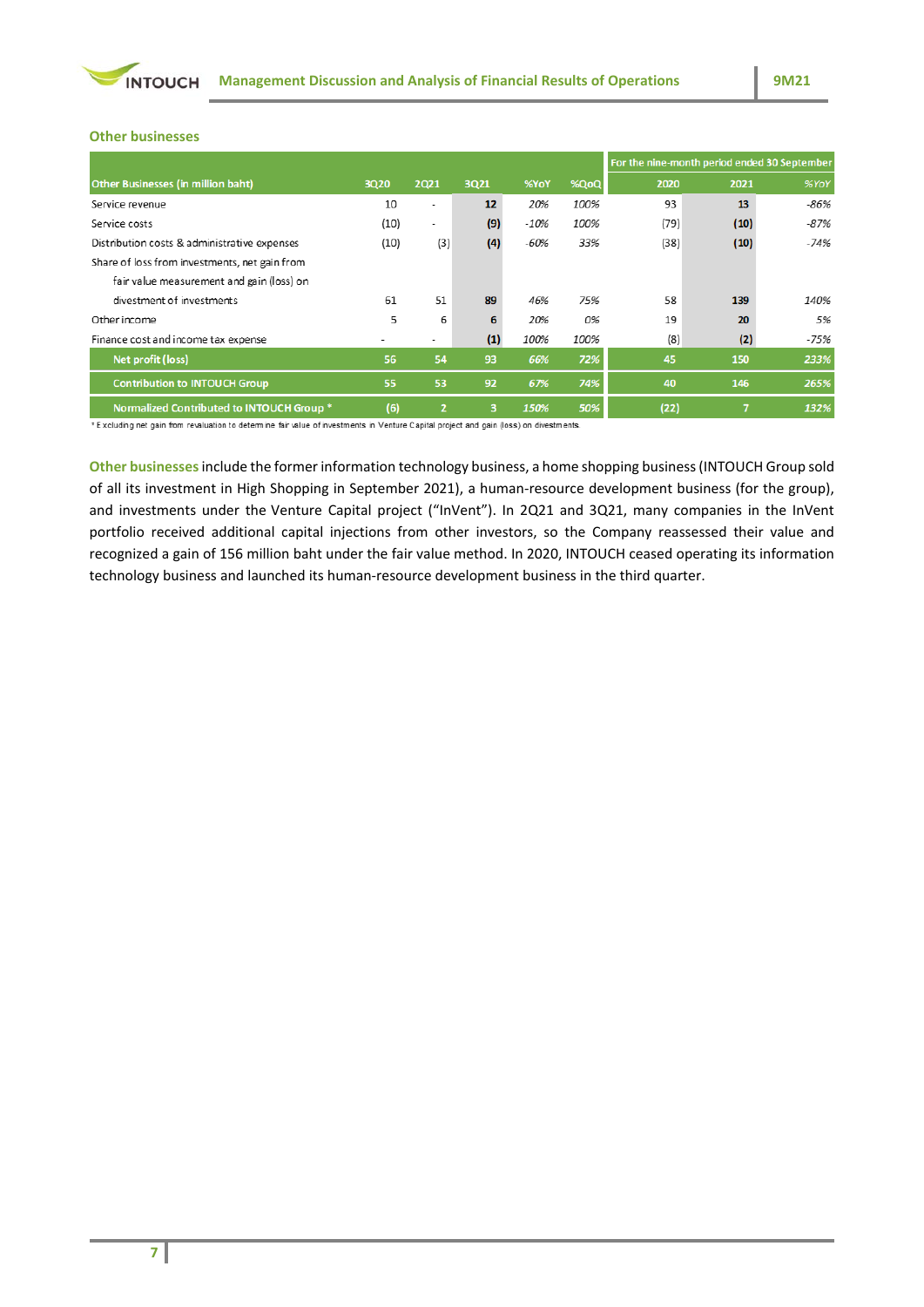

# **Summary of Financial Position**

### *Key financial position data*

|                                                       | As at 31 December 2020 |      | As at 30 September 2021 |      | Change       |        |
|-------------------------------------------------------|------------------------|------|-------------------------|------|--------------|--------|
| <b>Consolidated Financial Position</b>                | million baht           | %    | million baht            | %    | million baht | %      |
| <b>Assets</b>                                         |                        |      |                         |      |              |        |
| Cash & cash equivalents                               | 2,843                  | 5%   | 4,345                   | 8%   | 1,502        | 53%    |
| Other current financial assets                        | 7,269                  | 14%  | 6,355                   | 12%  | (914)        | $-13%$ |
| Trade receivables                                     | 1,525                  | 3%   | 1,516                   | 3%   | (9)          | $-1%$  |
| Current portion of long-term loans to related parties | 853                    | 2%   | 1,049                   | 2%   | 196          | 23%    |
| Inventories                                           | 55                     | 0%   | 36                      | 0%   | (19)         | $-35%$ |
| Other current assets                                  | 473                    | 1%   | 479                     | 1%   | 6            | 1%     |
| Long-term loans to related party                      | 898                    | 2%   | 762                     | 1%   | (136)        | $-15%$ |
| Investment in associates and joint ventures           | 32,687                 | 62%  | 32,423                  | 60%  | (264)        | $-1%$  |
| Investment in venture capital                         | 975                    | 2%   | 1,155                   | 2%   | 180          | 18%    |
| Property, plant & equipment                           | 3,108                  | 6%   | 2,846                   | 5%   | (262)        | $-8%$  |
| Right-of-use assets                                   | 190                    | 0%   | 1,503                   | 3%   | 1,313        | 691%   |
| Deferred tax assets                                   | 728                    | 1%   | 696                     | 1%   | (32)         | $-4%$  |
| Other non-current assets                              | 1,033                  | 2%   | 489                     | 1%   | (544)        | $-53%$ |
| <b>Total Assets</b>                                   | 52,637                 | 100% | 53,654                  | 100% | 1,017        | 2%     |
| <b>Liabilities and Equity</b>                         |                        |      |                         |      |              |        |
| Current portion of long-term borrowings               |                        |      |                         |      |              |        |
| and lease liabilities                                 | 2,674                  | 5%   | 2,863                   | 5%   | 189          | 7%     |
| Provision for unpaid operating fees and interest      | 2,890                  | 5%   | 2,890                   | 5%   |              | 0%     |
| Other current liabilities                             | 880                    | 2%   | 824                     | 2%   | (56)         | $-6%$  |
| Long-term borrowings and lease liabilities            | 1,231                  | 2%   | 2,126                   | 4%   | 895          | 73%    |
| Other non-current liabilities                         | 821                    | 2%   | 839                     | 2%   | 18           | 2%     |
| <b>Total Liabilities</b>                              | 8,496                  | 16%  | 9,542                   | 18%  | 1,046        | 12%    |
| <b>Total Equity</b>                                   | 44,141                 | 84%  | 44,112                  | 82%  | (29)         | 0%     |
| <b>Total Liabilities and Equity</b>                   | 52,637                 | 100% | 53,654                  | 100% | 1,017        | 2%     |

\* Some items have been reclassified for comparative and analytical purposes.

**Total consolidated assets** rose 2% from the end of 2020, mainly from an increase in cash & cash equivalents due to cash received from operational results by 9M21 and the withdrawal from short-term investments, a part of other current financial assets, to repay a long-term debenture in 4Q21. The increase in right-of-use assets was due to an agreement to purchase some bandwidth on the Thaicom 4 & 6 satellites at the end of the operating agreement. However, this was partially offset by a decrease in other non-current assets after intangible assets under operating agreements had been fully amortized.

**Total consolidated liabilities** increased 12% from the end of 2020, due to a rise in lease liabilities after signing the abovementioned agreement to purchase bandwidth, although this was partially offset by a decrease in long-term borrowings following the repayment schedules.

**Total consolidated equity** was stable from the end of 2020, due to steady operational results in the group by 9M21, net of dividend payments.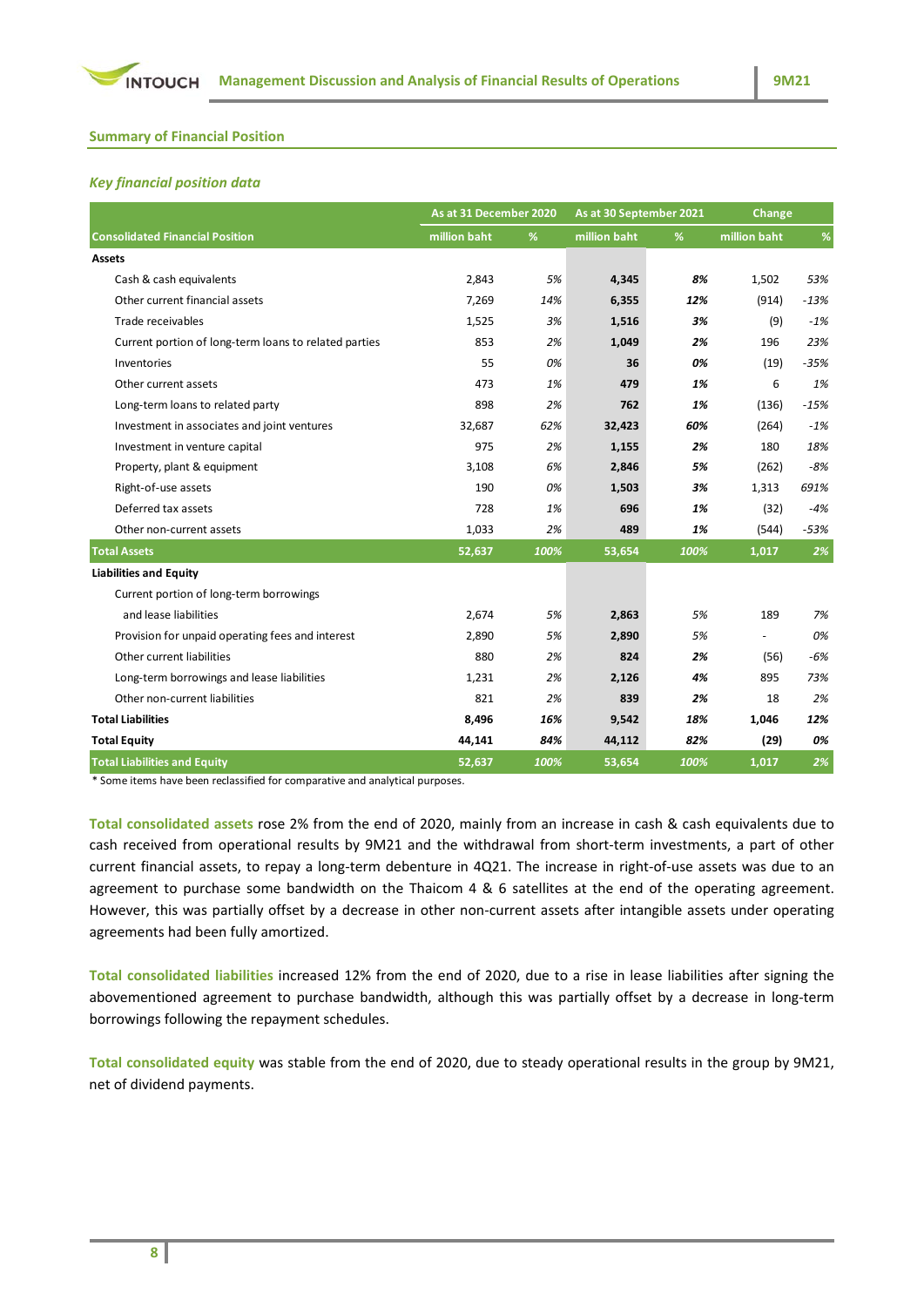**Liquidity and cash flow:** At the end of 3Q21, the current ratio was 2.1, a decrease from 2.9 at the end of 3Q20, mainly due to an increase in the current portion of long-term loans and lease liabilities. INTOUCH Group monitors its liquidity risk and maintains a level of cash and cash equivalents deemed adequate by the management to finance its operations as well as secure short-term credit facilities from various banks as financial backup.

The consolidated cash rose by 1,502 million baht from the end of 2020 (excluding the impact from foreign currency fluctuations), mainly due to the withdrawal of short-term investments to repay a long-term debenture in 4Q21, although this was partially offset by the repayment of long-term loans plus interest in the satellite business.

**Accounts receivable:** At the end of 3Q21, INTOUCH Group had accounts receivable equivalent to 3% of total assets, almost unchanged from the end of 2020. The group has reserved an appropriate provision for expected credit losses.

**Inventory:** At the end of 3Q21, the value of INTOUCH Group's inventory dropped from the end of 2020, due to a sale in the satellite business. The group assesses the allowance for obsolete inventories on a regular basis to ensure that it is appropriate. Inventories are reported at cost or their net realizable value, whichever is lower. The net realizable value is the estimated selling price in the ordinary course of business, less the estimated costs to complete the sale.

**Profitability ratio and return on equity:** INTOUCH Group's net profit margin at the end of 9M21 was 71.7%, higher than 9M20, while the return on equity was 21.4%, a decrease from the previous period due to higher shareholders' equity from an increase in retained earnings.

**Debt-to-equity ratio:** At the end of 3Q21, the group had a debt-to-equity ratio of 0.3 times, the same as year-end 2020. INTOUCH Group has the ability to repay both short- and long-term loans without violating the conditions of its loan agreements with respect to maintaining stipulated financial ratios.

The group's commitments, including those off the balance sheet, have been disclosed in the notes to the interim financial statements, namely *Commitments*, *Bank Guarantees, Significant Events,* and *Disputes & Litigation*.

#### **The External Auditor's Report**

The external auditor's report contained the following conclusion:

"Based on our review, nothing has come to our attention that leads us to believe that the aforementioned interim financial information for the three-month and nine-month periods ended 30 September 2021 has not been prepared, in all material respects, in accordance with Thai Accounting Standard No. 34: *Interim Financial Reporting.*"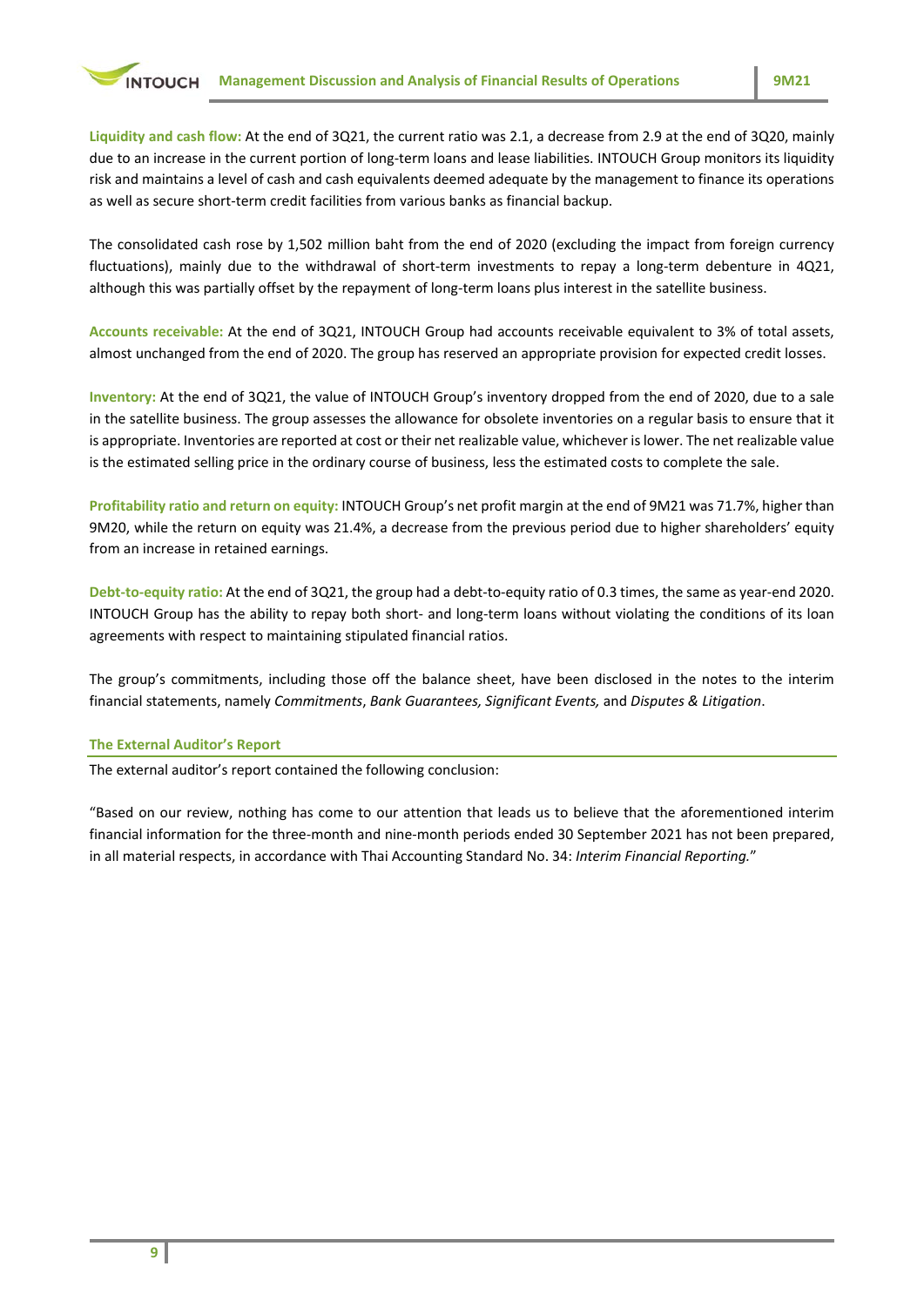

**Additional Financial Data and Key Ratios**

|                                           | As at 31 December 2020 |      | As at 30 September 2021 |      | Change         |        |  |
|-------------------------------------------|------------------------|------|-------------------------|------|----------------|--------|--|
| <b>Separated Financial Position</b>       | million baht           | %    | million baht            |      | % million baht | %      |  |
| Assets                                    |                        |      |                         |      |                |        |  |
| Cash & cash equivalents                   | 451                    | 1%   | 410                     | 1%   | (41)           | -9%    |  |
| Other current financial assets            | 1,746                  | 4%   | 1,966                   | 5%   | 220            | 13%    |  |
| Investment in subsidiaries and associates | 35,891                 | 92%  | 35,463                  | 91%  | (428)          | $-1\%$ |  |
| Investments in venture capital            | 975                    | 2%   | 1,155                   | 3%   | 180            | 18%    |  |
| Other assets                              | 73                     | 0%   | 77                      | 0%   | 4              | 5%     |  |
| <b>Total Assets</b>                       | 39,136                 | 100% | 39,071                  | 100% | (24)           | 0%     |  |
| Liabilities and Equity                    |                        |      |                         |      |                |        |  |
| Other liabilities                         | 211                    | 1%   | 178                     | 0%   | (33)           | -16%   |  |
| <b>Total Equity</b>                       | 38,925                 | 99%  | 38,893                  | 100% | (32)           | 0%     |  |
| <b>Total Liabilities and Equity</b>       | 39.136                 | 100% | 39,071                  | 100% | (65)           | 0%     |  |

\* Some items have been reclassified for comparative and analytical purposes.

| <b>Separate Statements of Profit or Loss</b> | For the nine-month period ended 30 September |       |       |             |       |       |       |        |  |
|----------------------------------------------|----------------------------------------------|-------|-------|-------------|-------|-------|-------|--------|--|
| (in million baht)                            | 3020                                         | 2021  | 3021  | <b>%YoY</b> | %QoQ  | 2020  | 2021  | %YoY   |  |
|                                              | Share of net results from investments in:-   |       |       |             |       |       |       |        |  |
| Subsidiaries                                 | 24                                           | (16)  | 45    | 88%         | 381%  | 289   | 76    | -74%   |  |
| Associates                                   | 2,634                                        | 2,847 | 2,578 | $-2%$       | -9%   | 8,210 | 8,113 | $-1%$  |  |
| Other income                                 | 85                                           | 60    | 125   | 47%         | 108%  | 112   | 194   | 73%    |  |
| <b>Total revenue</b>                         | 2,743                                        | 2,891 | 2,748 | 0%          | $-5%$ | 8,611 | 8,383 | -3%    |  |
| Administrative & other expenses              | (60)                                         | (60)  | (68)  | 13%         | 13%   | (173) | (193) | 12%    |  |
| Directors and management benefits            | (21)                                         | (18)  | (18)  | $-14%$      | 0%    | (57)  | (55)  | $-4%$  |  |
| <b>Total expenses</b>                        | (81)                                         | (78)  | (86)  | 6%          | 10%   | (230) | (248) | 8%     |  |
| <b>Profit before finance costs</b>           | 2,662                                        | 2,813 | 2,662 | 0%          | -5%   | 8,381 | 8,135 | $-3%$  |  |
| Finance costs                                | (1)                                          | (1)   | (1)   | 0%          | 0%    | (4)   | (3)   | $-25%$ |  |
| <b>Net Profit</b>                            | 2.661                                        | 2.812 | 2.661 | 0%          | $-5%$ | 8.377 | 8.132 | $-3%$  |  |

| <b>Consolidated Statements of Profit or Loss</b> |         |       |         |           |        | For the nine-month period ended 30 September |          |         |
|--------------------------------------------------|---------|-------|---------|-----------|--------|----------------------------------------------|----------|---------|
| (in million baht)                                | 3020    | 2021  | 3Q21    | %YoY      | %QoQ   | 2020                                         | 2021     | %YoY    |
| Sales and service revenue                        | 924     | 796   | 935     | 1%        | 17%    | 2,840                                        | 2,519    | $-11%$  |
| Share of net results from investments            |         |       |         |           |        |                                              |          |         |
| in joint ventures                                | 2       | (4)   | (67)    | $-3,450%$ | 1.575% | 18                                           | (86)     | $-578%$ |
| Share of profit of investments in associates     | 2,634   | 2,847 | 2,578   | $-2%$     | $-9%$  | 8,210                                        | 8,113    | $-1%$   |
| Net foreign exchange gain                        | 97      | 71    | 206     | 112%      | 190%   | 112                                          | 428      | 282%    |
| Other income                                     | 127     | 106   | 169     | 33%       | 59%    | 902                                          | 378      | $-58%$  |
| <b>Total revenue</b>                             | 3,784   | 3,816 | 3,821   | 1%        | 0%     | 12,082                                       | 11,352   | $-6%$   |
| Sales and service costs                          | (620)   | (523) | (567)   | $-9%$     | 8%     | (1,757)                                      | (1,614)  | $-8%$   |
| Operating agreement fees                         | (126)   | (127) | (97)    | $-23%$    | $-24%$ | (392)                                        | (351)    | $-10%$  |
| Distribution costs                               | (3)     | (3)   | (5)     | 67%       | 67%    | (16)                                         | (11)     | $-31%$  |
| Administrative expenses                          | (228)   | (272) | (303)   | 33%       | 11%    | (724)                                        | (821)    | 13%     |
| Directors and management benefit expenses        | (38)    | (39)  | (39)    | 3%        | 0%     | (109)                                        | (119)    | 9%      |
| <b>Total expenses</b>                            | (1,015) | (964) | (1,011) | 0%        | 5%     | (2,998)                                      | (2, 916) | $-3%$   |
| Profit before finance costs & income tax expense | 2,769   | 2,852 | 2,810   | 1%        | $-1%$  | 9.084                                        | 8,436    | $-7%$   |
| Finance costs                                    | (49)    | (40)  | (48)    | $-2%$     | 20%    | (150)                                        | (129)    | $-14%$  |
| Profit before income tax expense                 | 2,720   | 2,812 | 2,762   | 2%        | $-2%$  | 8,934                                        | 8,307    | $-7%$   |
| Income tax expense                               | (13)    | (22)  | (13)    | 0%        | $-41%$ | (93)                                         | (40)     | $-57%$  |
| <b>Net profit</b>                                | 2,707   | 2,790 | 2,749   | 2%        | $-1%$  | 8,841                                        | 8,267    | $-6%$   |
| Attributable to:                                 |         |       |         |           |        |                                              |          |         |
| <b>Owners of the Parent</b>                      | 2,661   | 2,813 | 2,662   | 0%        | $-5%$  | 8,382                                        | 8,136    | $-3%$   |
| Non-controlling interests                        | 46      | (23)  | 87      | 89%       | 478%   | 459                                          | 131      | $-71%$  |
| <b>Net profit</b>                                | 2,707   | 2,790 | 2,749   | 2%        | $-1%$  | 8,841                                        | 8,267    | $-6%$   |